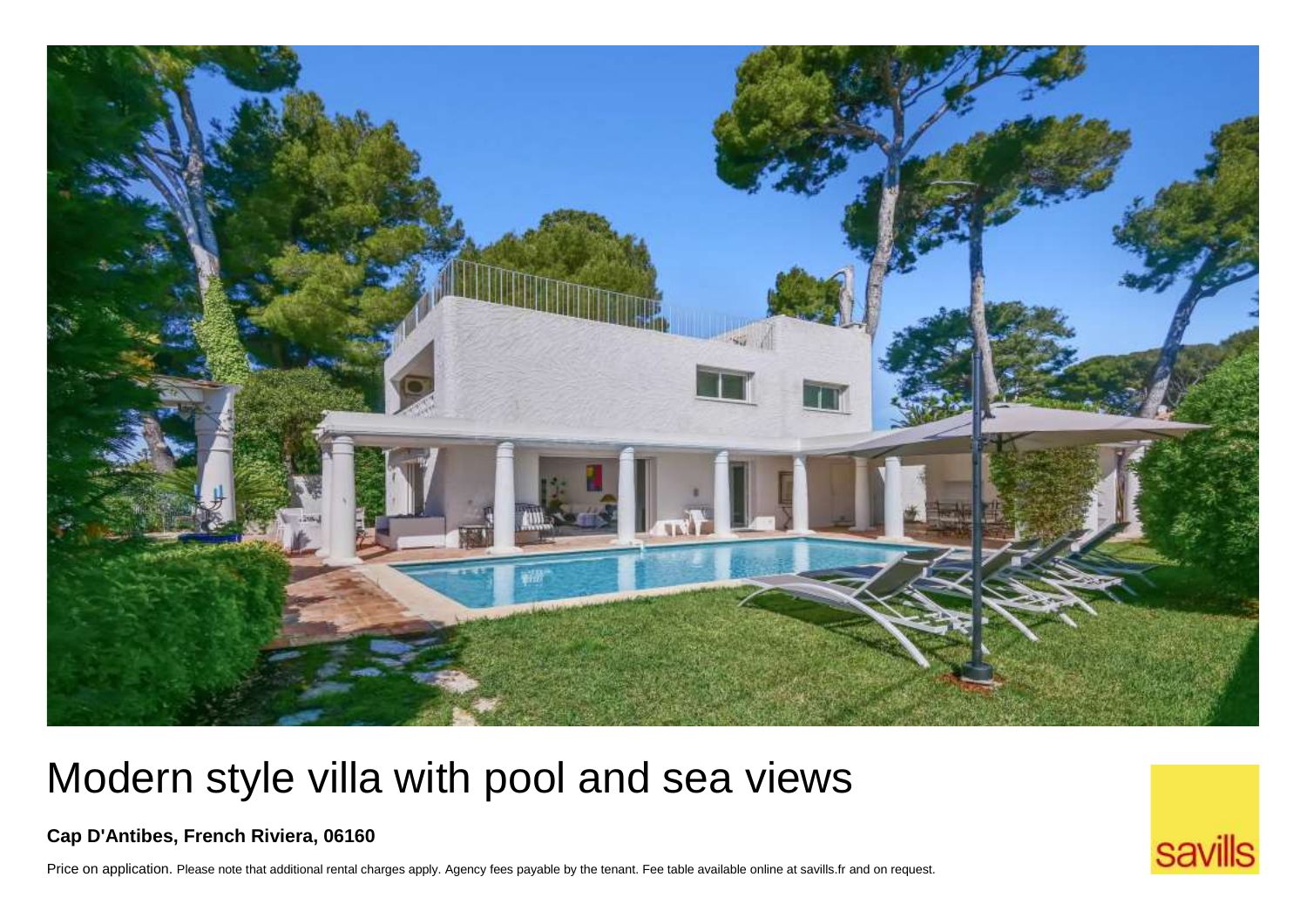- Modern villa with sea views
- Quiet residential area
- 5 bedrooms
- 4 bath or shower rooms
- Swimming pool and parking space
- 180 sq m
- EPC in progress
- $\cdot$  CAN200042

## **Local Information**

The idyllic peninsula of Cap d'Antibes is ideally located between Nice and Cannes and consists mainly of prestigious, sprawling estates enjoying stunning natural scenery.

Cap d'Antibes has preserved its position as one of the most attractive and pleasant locations for holidays, famous for its walks along the coastline.

While the neighbouring localities of Antibes and Juan les Pins offer our clients a lively and bustling atmosphere, Cap d'Antibes remains a tranquil and isolated haven.

Approximately 16km from Nice international airport, 12km to Cannes and 50km to Monaco.

#### **About this property**

Modern style property, ideally located in a very quiet and residential area.

The villa of approximately 180 sq m features a reception room, a fully fitted kitchen, five bedrooms, two bathrooms, two shower rooms and a guest toilet.

A charming garden with swimming pool and parking space complete this property.

### **Viewing**

All viewings will be accompanied and are strictly by prior arrangement through Savills Riviera Seasonal Rentals Office. Telephone: +33 (0) 493 874 115.





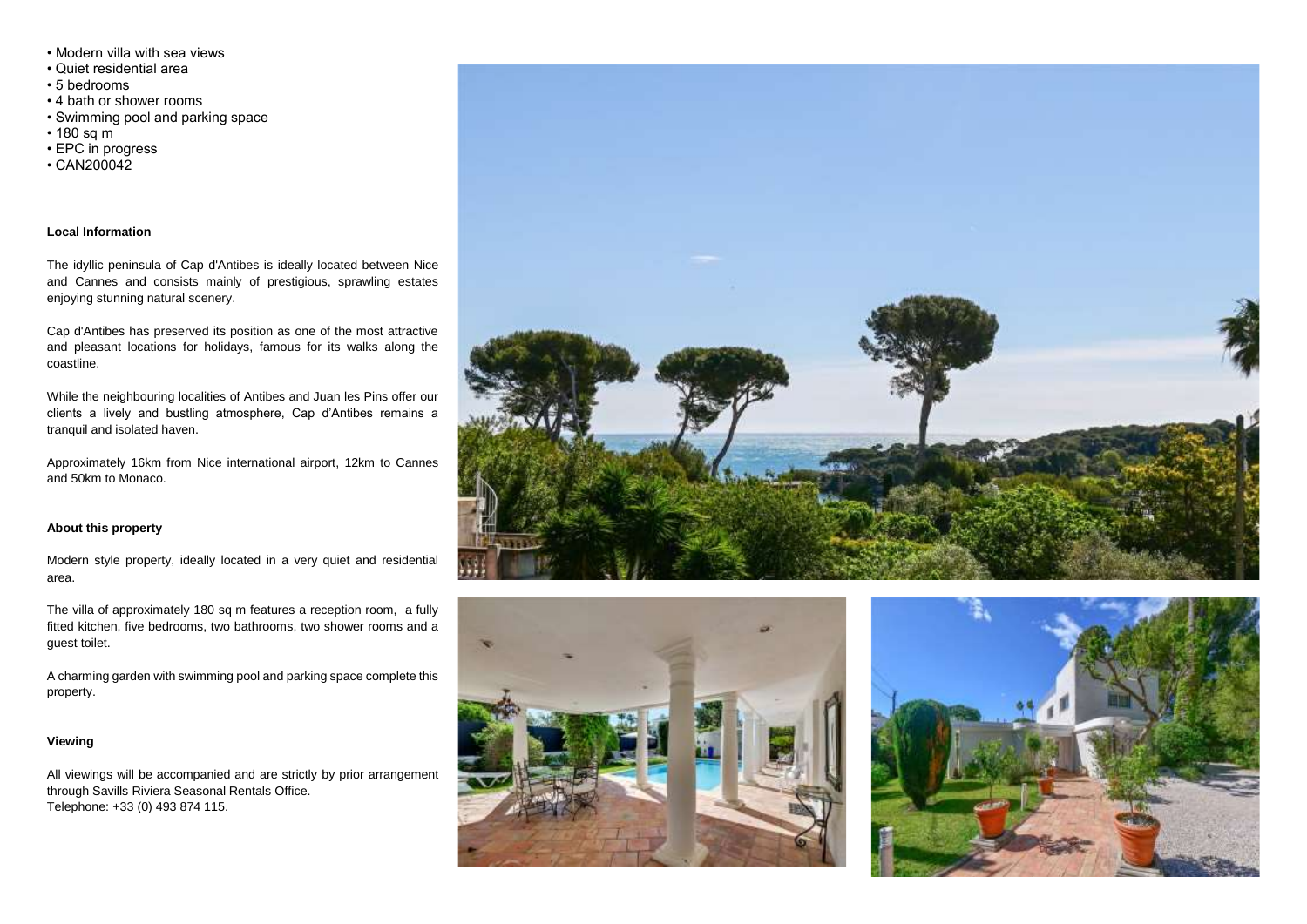